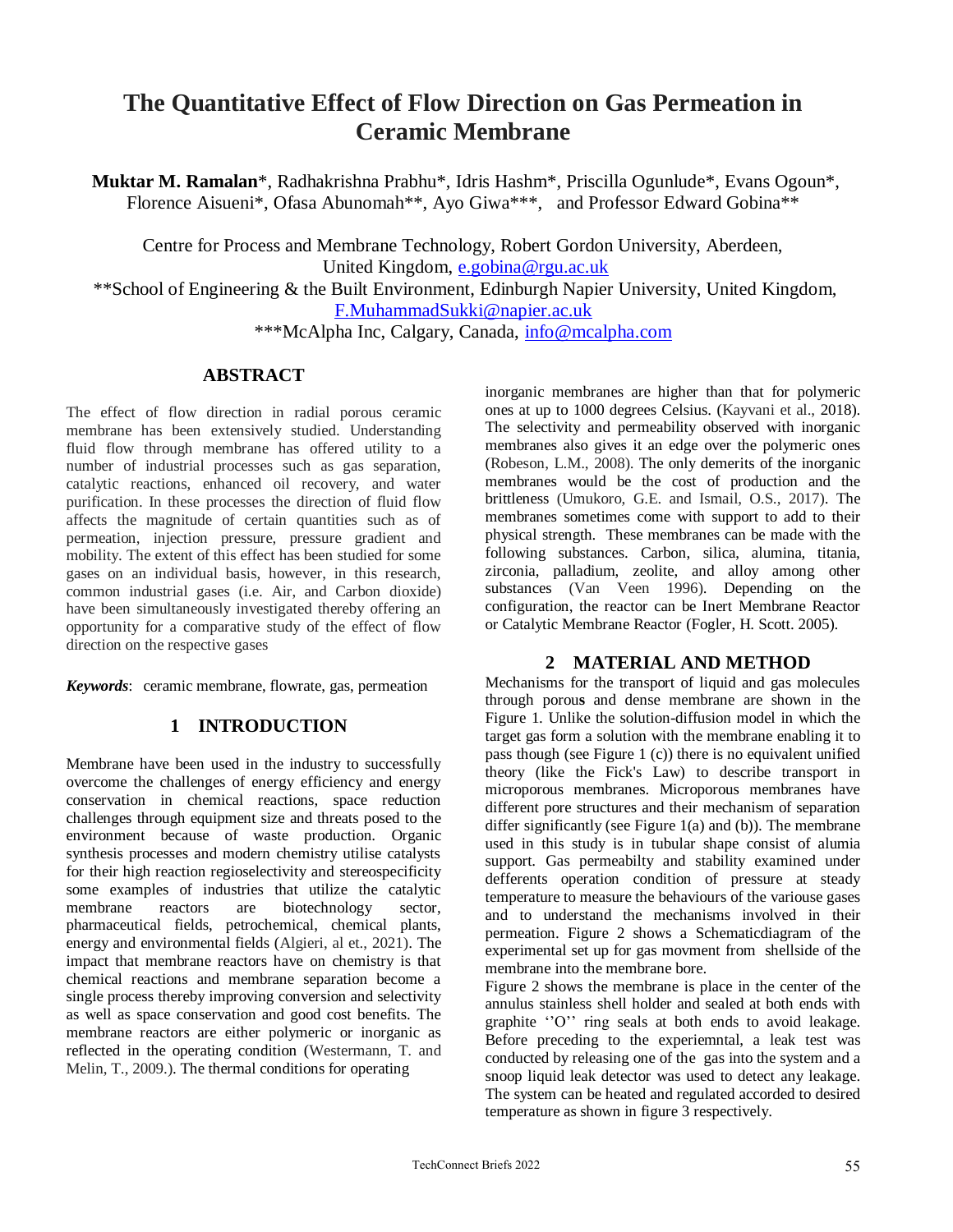

Figure 1: Flow in porous and dense membrane systems –(**a)** Knudsen diffusion through pores, (**b**) molecular sieving and (**c**) Solution diffusion through dense membrane



Figure 2 Schematicall diagram showing the experimental set up for gas movment on annulus shell of the membrane

### **3. EXPERIMENTAL PROCEDURE**

An experimental approach was adopted for the study and series of gas experiments were conducted for Air and Carbon Dioxides in a radial inorganic ceramic membrane. The membranes are made of multiple layers of pore sizes (15, 200 and 6000nm), such that the most constricted pore was coated on the outer layer, while the inner layers are made of larger pore sizes and serve as (support).

The gases were injected into the shell-side of the membrane in a normal orientation and allowed the gases to permeate through the support membrane at a different pressure. The steady state permeation was recorded for operating conditions of 0.2, 0.6, 1.0, 1.4, 1.8, 2.2, 2.6, and 3.00 bar at 100 degrees C, respectively.

The effect of transmembrane pressure drops on flux and permeance was determined using the data obtained from the experiment. The inlet pressure used was in atmospheric Pressure (Atm.) for the operation condition, the inlet and outlet pressure from the experiment were recorded in Bar and then converted to Pascal (1bar is equivalent to 100.000pa). The pressure drop was calculated by divided the outlet and inlet pressure in Pascal, the average pressure is the sum of inlet and outlet pressure divided by 2 in Pascal, and the inverse average pressure is the reciprocal of average pressure. The data obtained for flowrate from the experiment was in litre per minute LPM then are converted to meter cubed per second (M³/S). The membrane surface area was obtained through computing using the equation (  $2\pi rh + 2\pi hr^2$ ). The Flux was calculated by divided flowrate  $M<sup>3</sup>/S$  with the surface area  $(M<sup>2</sup>)$ , and likewise permeance was calculated by divided flux M<sup>3</sup>/M<sup>2</sup>S with pressure drop Pa respectively.

#### **4. RESULTS AND DUSCUSSION**

In this work, permeation experiments for air & carbon dioxide flows through nanoporous membranes of different average pore sizes were conducted and the effect of the pore size and pressure differential on the permeation behaviour of the gases were analysed in Darcy's law.

The complex structure of ceramic membrane has been the motivating factor behind numerous researches on the transport mechanisms involved in Gas separation

Darcy's law explained the proportional relationship between instantaneous discharge rate through a porous medium, the viscosity of the fluid and pressure drop at a stained distance. The flow of gas through a porous membrane is subject to transport mechanism and component material balance, The Darcy law has been used in so many ranges of application e.g., flow of oil, water and gas in a porous media, In Darcy's law the discharge rate is present as q and the proportionality constant  $\kappa$ , is called the absolute permeability, and is used to characterize the porous medium. Therefore, the Darcy formula for linear displacement is given by equation 1.

$$
q/A = Q_0 = -\kappa \Delta P / \mu \delta \tag{1}
$$

Where:

q = fluid volumetric flowrate  $(m^3s^{-1})$ 

A = cross-sectional area of the porous medium perpendicular to the flow  $(m^2)$ 

 $Q_i$  = fluid Volume flux (m<sup>3</sup> m<sup>-2</sup>s<sup>-1</sup>)

 $\kappa$  = absolute permeability (m<sup>2</sup>)

 $\Delta P$  = pressure difference (Pa) across the distance L (m) parallel to the direction of flow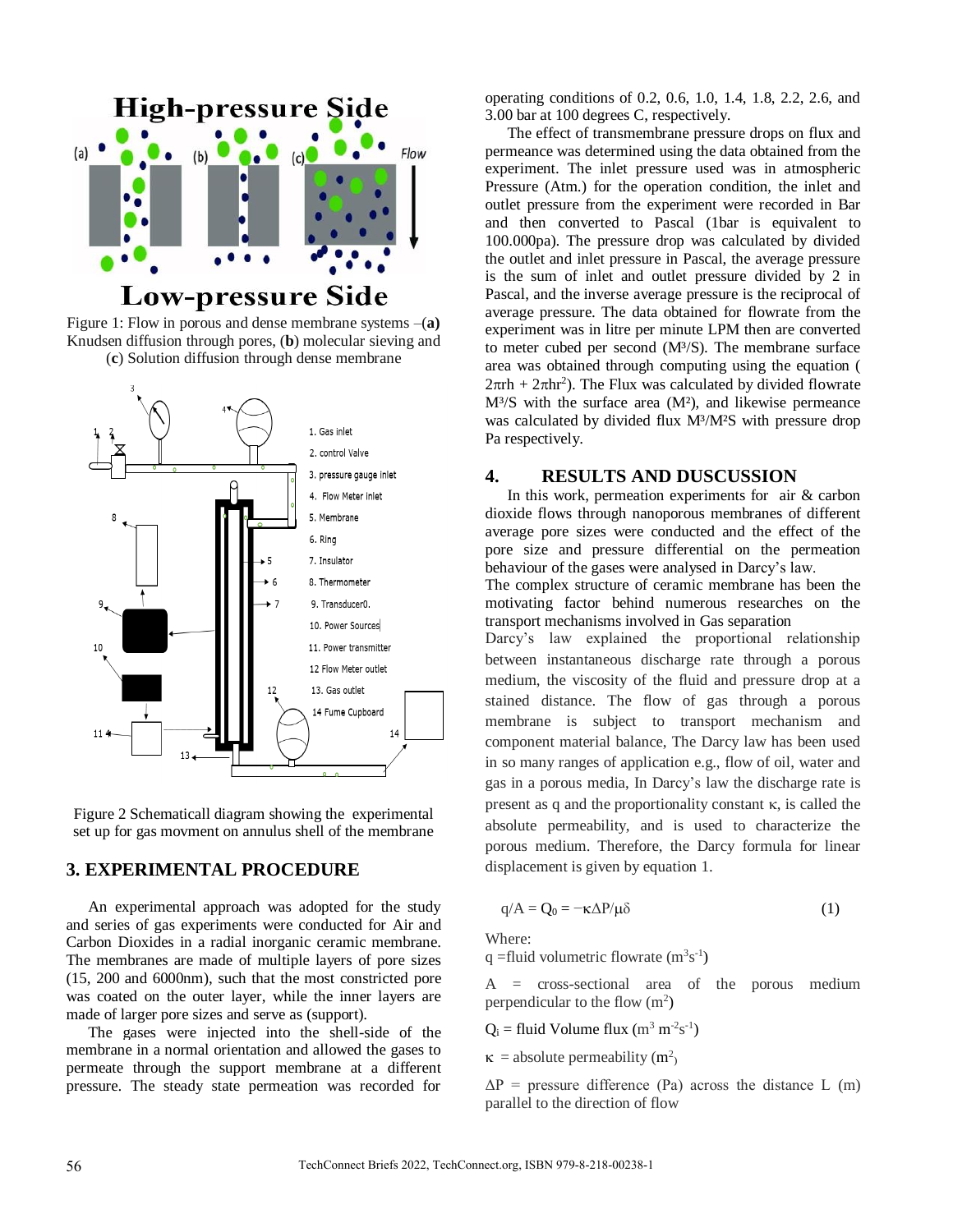$\mu$  = the fluid viscosity (Pa-s)

 $\delta$  = finite distance (m)



Figure 3 Display a typical graph plot showing the effect of pressure on flux for Air and CO2 gases on a membrane pore size 200, 15 and 6000nm at **100<sup>0</sup>** C



#### Figure 4 Display a typical graph plot showing the effect of Average Pressure (Pa) on Permeance  $(M<sup>3</sup>/M<sup>2</sup> S Pa)$  for Air and C02 gases on a membrane pore size 200, 15 and 6000 $\mu$ m at 100 $\rm{^0}$  C

The resistance encounytered by a gaseous species as it is tries to go through the pore space of a porous membrane is depended on its molecular properties, its interaction with the material tconstituting the walls of the pores, and the pore structure. Gaseous transport in pores can occure through various mechanisms, each contributing to the overall transport rate of a particular specie.



Figure 5 Display a typical graph plot showing the effect of Inverse Pressure on Permeance  $(M^3/M^2 S Pa)$  for Air and CO2 gases on a membrane pore size 200, 15 and 6000nm at  $100^0$  C



Figure 6. Display a typical graph plot showing the effect of Flux on pressure (Correlation  $\mathbb{R}^2$ ) for Air and C02 gases on a membrane pore size 200, 15 and 6000nm at  $100^{\circ}$  C

The results indicate that the direction of fluid flow affects the permeation magnitude of the respective gases. The degree of directional flow disparity is highest for Air gas and lower for CO2 in all the membranes (figure 3) the permeation flow rate is the function of molecular weight and atomic radius of the gas molecules therefore the direction and magnitude, the force exerted upon unit mass of the fluid by gravity and by the gradient of the fluid pressure differed for each gas. Pressure gradient is main driving force for this process.